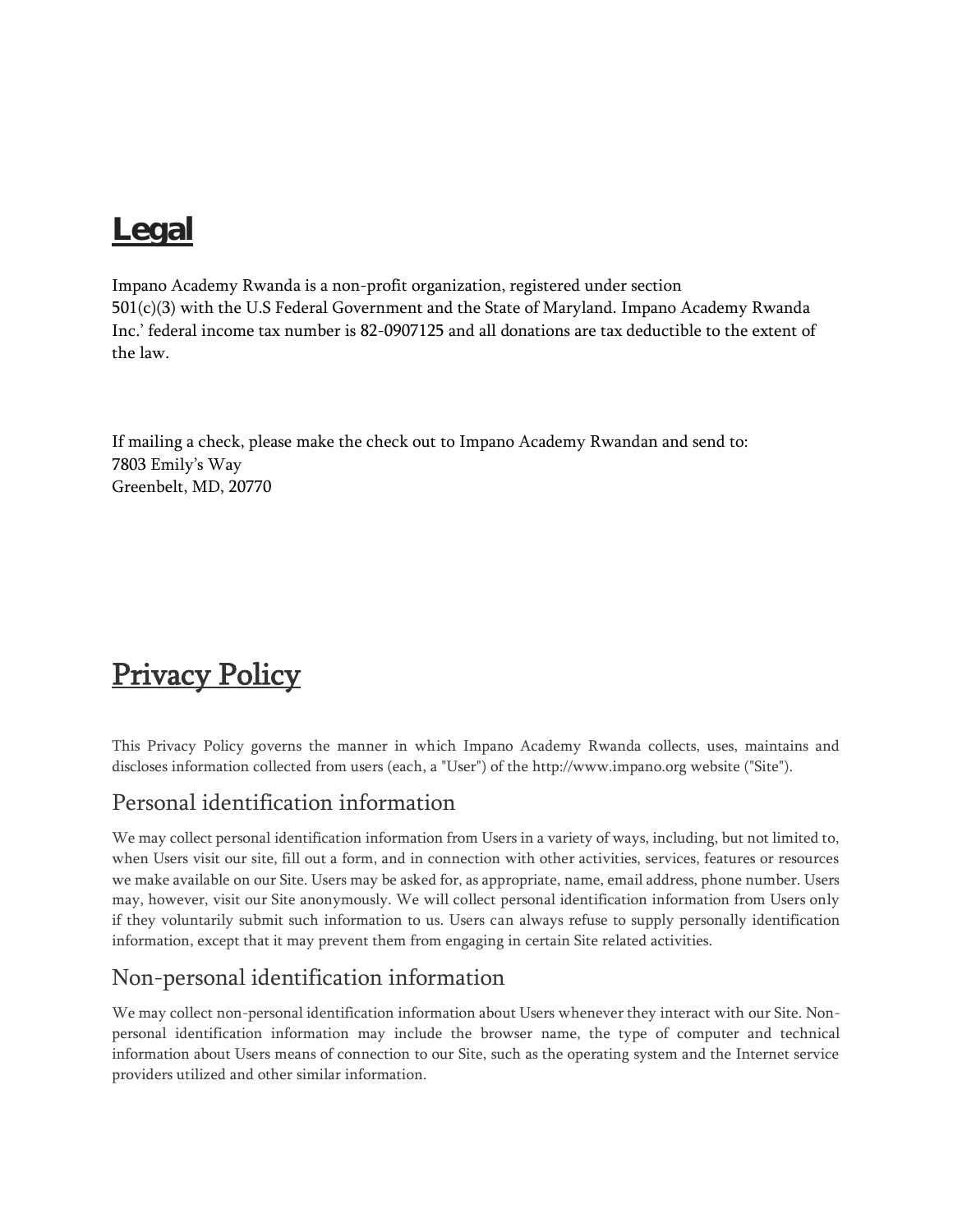## Web browser cookies

Our Site may use "cookies" to enhance User experience. User's web browser places cookies on their hard drive for record-keeping purposes and sometimes to track information about them. User may choose to set their web browser to refuse cookies, or to alert you when cookies are being sent. If they do so, note that some parts of the Site may not function properly.

#### How we use collected information

Impano Academy Rwanda may collect and use Users personal information for the following purposes:

- *To run and operate our Site* We may need your information display content on the Site correctly.
- *To improve customer service* Information you provide helps us respond to your customer service requests and support needs more efficiently.
- *To personalize user experience* We may use information in the aggregate to understand how our Users as a group use the services and resources provided on our Site.
- *To improve our Site* We may use feedback you provide to improve our products and services.
- *To run a promotion, contest, survey or other Site feature* To send Users information they agreed to receive about topics we think will be of interest to them.
- *To send periodic emails* We may use the email address to respond to their inquiries, questions, and/or other requests.

## How we protect your information

We adopt appropriate data collection, storage and processing practices and security measures to protect against unauthorized access, alteration, disclosure or destruction of your personal information, username, password, transaction information and data stored on our Site.

## Sharing your personal information

We do not sell, trade, or rent Users personal identification information to others. We may share generic aggregated demographic information not linked to any personal identification information regarding visitors and users with our business partners, trusted affiliates and advertisers for the purposes outlined above.

#### Electronic newsletters

If User decides to opt-in to our mailing list, they will receive emails that may include company news, updates, related product or service information, etc.

## Third party websites

Users may find advertising or other content on our Site that link to the sites and services of our partners, suppliers, advertisers, sponsors, licensors and other third parties. We do not control the content or links that appear on these sites and are not responsible for the practices employed by websites linked to or from our Site. In addition, these sites or services, including their content and links, may be constantly changing. These sites and services may have their own privacy policies and customer service policies. Browsing and interaction on any other website, including websites which have a link to our Site, is subject to that website's own terms and policies.

## Changes to this privacy policy